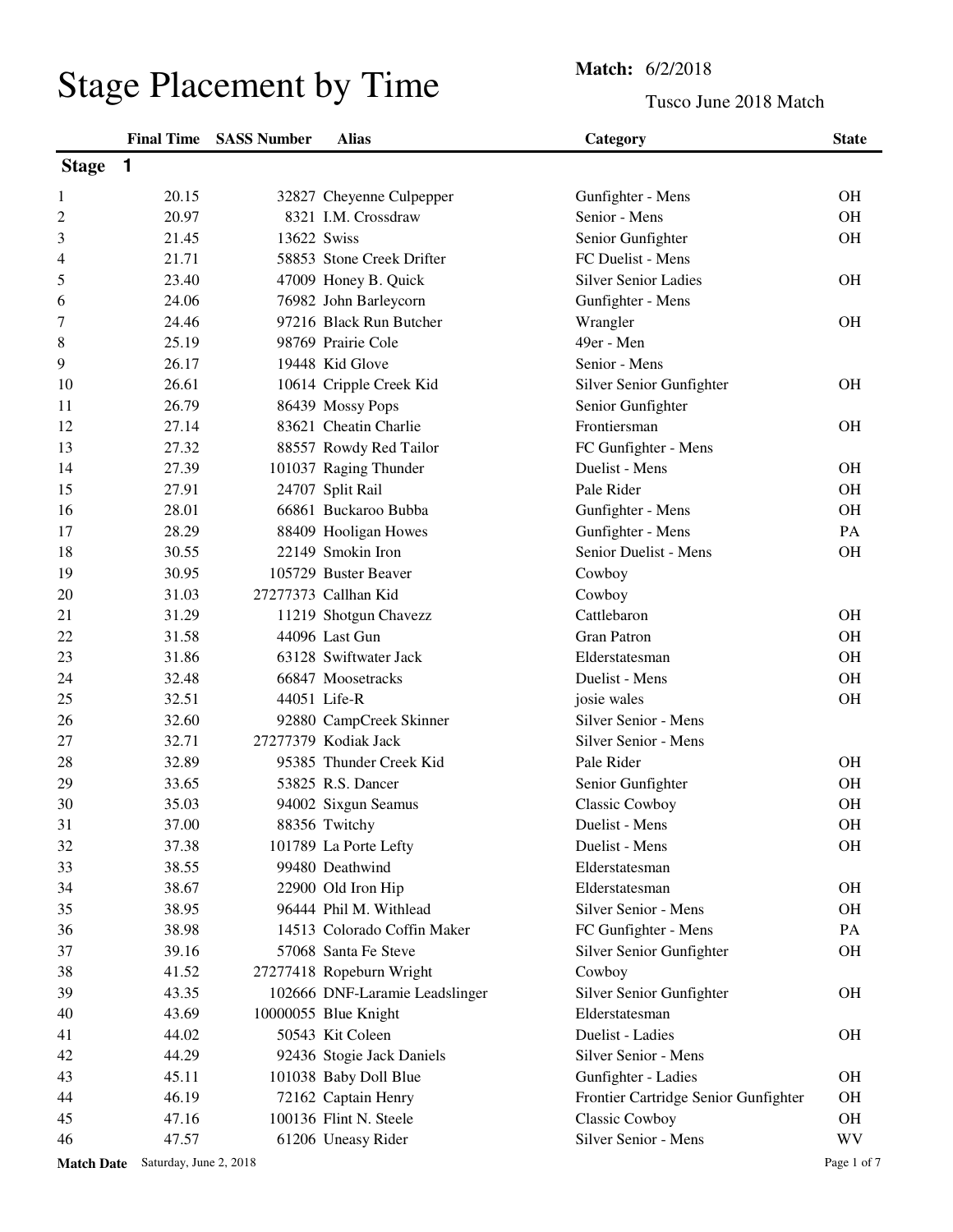|                   | <b>Final Time</b>      | <b>SASS Number</b> | <b>Alias</b>                                         | Category                             | <b>State</b> |
|-------------------|------------------------|--------------------|------------------------------------------------------|--------------------------------------|--------------|
| 47                | 49.01                  |                    | 96415 Cayenne Kay                                    | Classic Cowgirl                      | <b>OH</b>    |
| 48                | 52.37                  |                    | 59198 Shenango Joe                                   | Cattlebaron                          | <b>OH</b>    |
| 49                | 52.41                  |                    | 64138 Dakota Skipper                                 | 49er - Ladies                        |              |
| 50                | 53.13                  |                    | 27277458 Bluestocking Belle                          | 49er - Ladies                        |              |
| 51                | 54.15                  |                    | 94037 Bobtown Cooter                                 | Senior - Mens                        | <b>OH</b>    |
| 52                | 55.09                  |                    | 71968 Marshal Coal Run Willey                        | Silver Senior - Mens                 |              |
| 53                | 55.32                  |                    | 38729 Muleskinner                                    | Senior Gunfighter                    | <b>OH</b>    |
| 54                | 55.50                  |                    | 38728 J.J. Medicine Wind                             | Senior - Mens                        | <b>OH</b>    |
| 55                | 55.78                  |                    | 85358 Short Gun Shorty                               | Cattlebaron                          |              |
| 56                | 57.89                  |                    | 65905 Crowbar                                        | Senior Gunfighter                    | <b>OH</b>    |
| 57                | 59.46                  |                    | 21401 Will Hangem                                    | Gunfighter - Mens                    |              |
| 58                | 59.51                  |                    | 13621 Rye Miles                                      | Senior Duelist - Mens                | <b>OH</b>    |
| 59                | 60.17                  |                    | 27277457 Turkey Flat's Jack                          | Double Duelist                       |              |
| 60                | 61.73                  |                    | 50329 Prairie Dawg                                   | Frontiersman                         | <b>OH</b>    |
| 61                | 62.01                  |                    | 27277446 Rattlesnake Jake                            | Elderstatesman                       |              |
| 62                | 85.74                  |                    | 57557 DNF-Rhonda Vou                                 | Lady Wrangler                        |              |
| 63                | 96.13                  |                    | 106041 Clay Pike Kid                                 | <b>Buckaroo Boy</b>                  |              |
| 64                | 150.00                 |                    | 98627 Roscoe Ranger                                  | Silver Senior - Mens                 |              |
| Stage 2           |                        |                    |                                                      |                                      |              |
| 1                 | 20.35                  |                    | 8321 I.M. Crossdraw                                  | Senior - Mens                        | <b>OH</b>    |
| 2                 | 21.97                  |                    | 98627 Roscoe Ranger                                  | Silver Senior - Mens                 |              |
| 3                 | 22.38                  | 13622 Swiss        |                                                      | Senior Gunfighter                    | <b>OH</b>    |
| 4                 | 23.95                  |                    | 76982 John Barleycorn                                | Gunfighter - Mens                    |              |
| 5                 | 24.85                  |                    | 86439 Mossy Pops                                     | Senior Gunfighter                    |              |
| 6                 | 25.06                  |                    | 44051 Life-R                                         | josie wales                          | <b>OH</b>    |
| 7                 | 25.10                  |                    | 98769 Prairie Cole                                   | 49er - Men                           |              |
| 8                 | 25.40                  |                    | 47009 Honey B. Quick                                 | <b>Silver Senior Ladies</b>          | <b>OH</b>    |
| 9                 | 25.96                  |                    | 66861 Buckaroo Bubba                                 | Gunfighter - Mens                    | <b>OH</b>    |
| 10                | 26.48                  |                    | 10614 Cripple Creek Kid                              | Silver Senior Gunfighter             | <b>OH</b>    |
| 11                | 27.01                  |                    | 11219 Shotgun Chavezz                                | Cattlebaron                          | <b>OH</b>    |
| 12                | 27.15                  |                    | 101037 Raging Thunder                                | Duelist - Mens                       | <b>OH</b>    |
| 13                | 27.25                  |                    | 58853 Stone Creek Drifter                            | FC Duelist - Mens                    |              |
| 14                | 27.32                  |                    | 83621 Cheatin Charlie                                | Frontiersman                         | <b>OH</b>    |
| 15                | 27.84                  |                    | 105729 Buster Beaver                                 | Cowboy                               |              |
| 16                | 27.94                  |                    | 22149 Smokin Iron                                    | Senior Duelist - Mens                | <b>OH</b>    |
| 17                | 29.30                  |                    | 19448 Kid Glove                                      | Senior - Mens                        |              |
| 18                | 31.12                  |                    | 88409 Hooligan Howes                                 | Gunfighter - Mens                    | PA           |
| 19                | 31.64                  |                    | 66847 Moosetracks                                    | Duelist - Mens                       | <b>OH</b>    |
| 20                | 31.80                  |                    | 95385 Thunder Creek Kid                              | Pale Rider                           | <b>OH</b>    |
| 21                | 31.98                  |                    | 63128 Swiftwater Jack                                | Elderstatesman                       | <b>OH</b>    |
| 22                | 32.74                  |                    | 94037 Bobtown Cooter                                 | Senior - Mens                        | <b>OH</b>    |
| 23                | 32.87                  |                    | 24707 Split Rail                                     | Pale Rider                           | <b>OH</b>    |
| 24                | 33.08                  |                    | 94002 Sixgun Seamus                                  | <b>Classic Cowboy</b>                | <b>OH</b>    |
| 25                | 33.77                  |                    | 44096 Last Gun                                       | Gran Patron                          | <b>OH</b>    |
| 26                | 34.01                  |                    | 101038 Baby Doll Blue                                | Gunfighter - Ladies                  | <b>OH</b>    |
| 27                | 34.30                  |                    | 32827 Cheyenne Culpepper                             | Gunfighter - Mens                    | <b>OH</b>    |
| 28                | 34.31                  |                    |                                                      | Elderstatesman                       | <b>OH</b>    |
| 29                | 34.64                  |                    | 22900 Old Iron Hip<br>102666 DNF-Laramie Leadslinger |                                      | <b>OH</b>    |
| 30                | 35.39                  |                    | 97216 Black Run Butcher                              | Silver Senior Gunfighter<br>Wrangler | OH           |
| <b>Match Date</b> | Saturday, June 2, 2018 |                    |                                                      |                                      | Page 2 of 7  |
|                   |                        |                    |                                                      |                                      |              |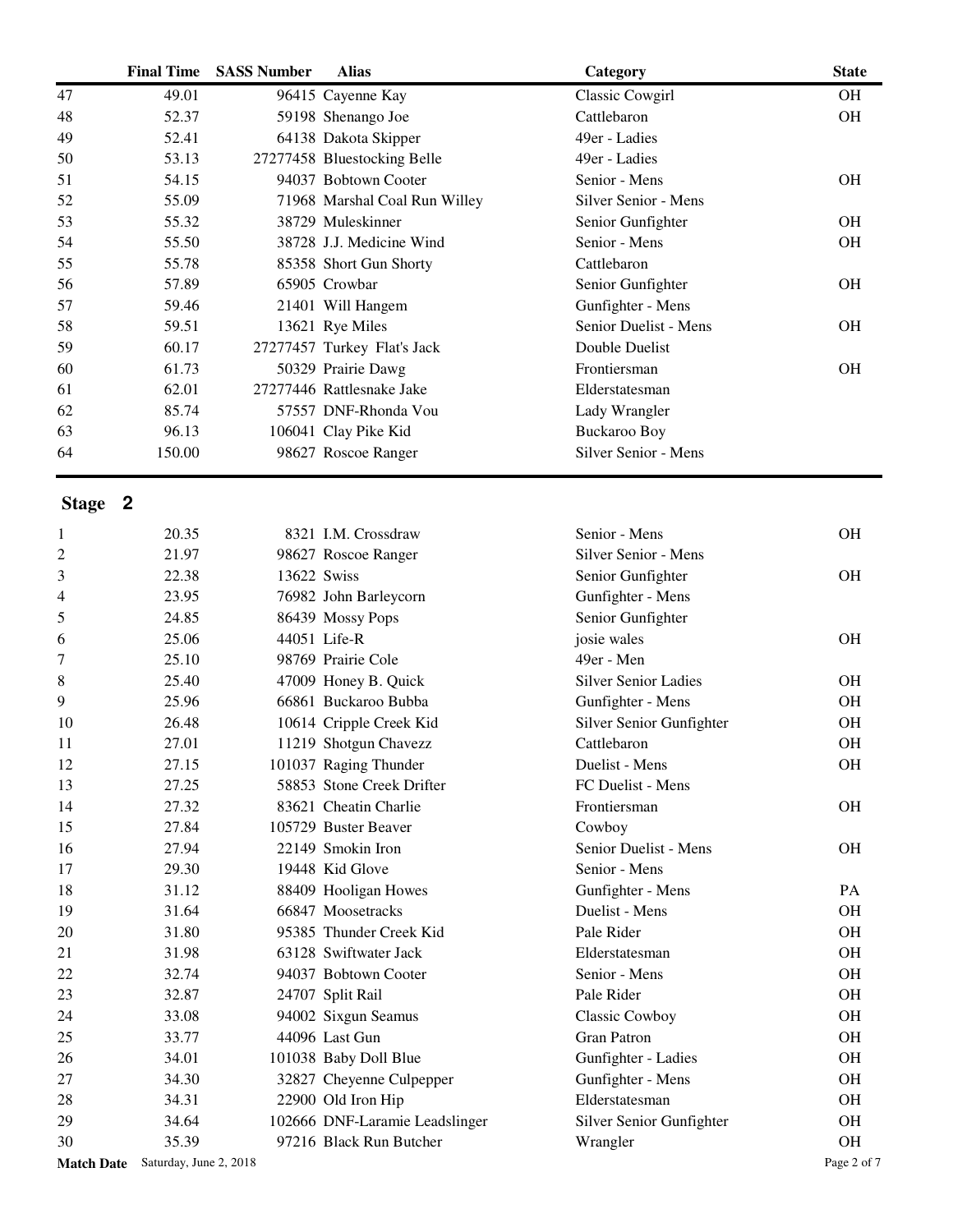|    | <b>Final Time</b> | <b>SASS Number</b> | <b>Alias</b>                  | Category                             | <b>State</b> |
|----|-------------------|--------------------|-------------------------------|--------------------------------------|--------------|
| 31 | 36.16             |                    | 88557 Rowdy Red Tailor        | FC Gunfighter - Mens                 |              |
| 32 | 36.25             |                    | 13621 Rye Miles               | Senior Duelist - Mens                | <b>OH</b>    |
| 33 | 38.14             |                    | 57068 Santa Fe Steve          | Silver Senior Gunfighter             | <b>OH</b>    |
| 34 | 39.24             |                    | 14513 Colorado Coffin Maker   | FC Gunfighter - Mens                 | PA           |
| 35 | 39.37             |                    | 92880 CampCreek Skinner       | Silver Senior - Mens                 |              |
| 36 | 39.61             |                    | 96415 Cayenne Kay             | Classic Cowgirl                      | <b>OH</b>    |
| 37 | 39.88             |                    | 27277373 Callhan Kid          | Cowboy                               |              |
| 38 | 40.74             |                    | 71968 Marshal Coal Run Willey | Silver Senior - Mens                 |              |
| 39 | 43.25             |                    | 65905 Crowbar                 | Senior Gunfighter                    | <b>OH</b>    |
| 40 | 43.58             |                    | 10000055 Blue Knight          | Elderstatesman                       |              |
| 41 | 43.88             |                    | 38729 Muleskinner             | Senior Gunfighter                    | <b>OH</b>    |
| 42 | 44.41             |                    | 59198 Shenango Joe            | Cattlebaron                          | <b>OH</b>    |
| 43 | 44.68             |                    | 27277418 Ropeburn Wright      | Cowboy                               |              |
| 44 | 45.93             |                    | 88356 Twitchy                 | Duelist - Mens                       | <b>OH</b>    |
| 45 | 46.04             |                    | 50543 Kit Coleen              | Duelist - Ladies                     | <b>OH</b>    |
| 46 | 47.69             |                    | 100136 Flint N. Steele        | Classic Cowboy                       | <b>OH</b>    |
| 47 | 47.77             |                    | 96444 Phil M. Withlead        | Silver Senior - Mens                 | <b>OH</b>    |
| 48 | 47.99             |                    | 53825 R.S. Dancer             | Senior Gunfighter                    | <b>OH</b>    |
| 49 | 48.04             |                    | 101789 La Porte Lefty         | Duelist - Mens                       | OH           |
| 50 | 48.07             |                    | 27277458 Bluestocking Belle   | 49er - Ladies                        |              |
| 51 | 49.62             |                    | 92436 Stogie Jack Daniels     | Silver Senior - Mens                 |              |
| 52 | 50.12             |                    | 50329 Prairie Dawg            | Frontiersman                         | <b>OH</b>    |
| 53 | 50.52             |                    | 61206 Uneasy Rider            | Silver Senior - Mens                 | <b>WV</b>    |
| 54 | 51.21             |                    | 27277379 Kodiak Jack          | Silver Senior - Mens                 |              |
| 55 | 52.17             |                    | 99480 Deathwind               | Elderstatesman                       |              |
| 56 | 52.29             |                    | 72162 Captain Henry           | Frontier Cartridge Senior Gunfighter | <b>OH</b>    |
| 57 | 54.92             |                    | 38728 J.J. Medicine Wind      | Senior - Mens                        | <b>OH</b>    |
| 58 | 58.71             |                    | 27277446 Rattlesnake Jake     | Elderstatesman                       |              |
| 59 | 61.07             |                    | 64138 Dakota Skipper          | 49er - Ladies                        |              |
| 60 | 61.21             |                    | 21401 Will Hangem             | Gunfighter - Mens                    |              |
| 61 | 62.81             |                    | 85358 Short Gun Shorty        | Cattlebaron                          |              |
| 62 | 66.48             |                    | 27277457 Turkey Flat's Jack   | Double Duelist                       |              |
| 63 | 77.22             |                    | 106041 Clay Pike Kid          | <b>Buckaroo Boy</b>                  |              |
| 64 | 79.14             |                    | 57557 DNF-Rhonda Vou          | Lady Wrangler                        |              |

## **Stage 3**

| 1                 | 20.22                  | 32827 Cheyenne Culpepper  | Gunfighter - Mens        | <b>OH</b>   |
|-------------------|------------------------|---------------------------|--------------------------|-------------|
| 2                 | 23.09                  | 76982 John Barleycorn     | Gunfighter - Mens        |             |
| 3                 | 23.16                  | 10614 Cripple Creek Kid   | Silver Senior Gunfighter | <b>OH</b>   |
| $\overline{4}$    | 23.75                  | 97216 Black Run Butcher   | Wrangler                 | <b>OH</b>   |
| 5                 | 24.34                  | 58853 Stone Creek Drifter | FC Duelist - Mens        |             |
| 6                 | 25.09                  | 98769 Prairie Cole        | 49er - Men               |             |
| 7                 | 25.18                  | 22149 Smokin Iron         | Senior Duelist - Mens    | <b>OH</b>   |
| 8                 | 26.12                  | 94002 Sixgun Seamus       | Classic Cowboy           | <b>OH</b>   |
| 9                 | 26.30                  | 98627 Roscoe Ranger       | Silver Senior - Mens     |             |
| 10                | 26.55                  | 13622 Swiss               | Senior Gunfighter        | <b>OH</b>   |
| 11                | 27.65                  | 44051 Life-R              | josie wales              | <b>OH</b>   |
| 12                | 27.68                  | 86439 Mossy Pops          | Senior Gunfighter        |             |
| 13                | 28.07                  | 83621 Cheatin Charlie     | Frontiersman             | <b>OH</b>   |
| 14                | 28.10                  | 66861 Buckaroo Bubba      | Gunfighter - Mens        | <b>OH</b>   |
| <b>Match Date</b> | Saturday, June 2, 2018 |                           |                          | Page 3 of 7 |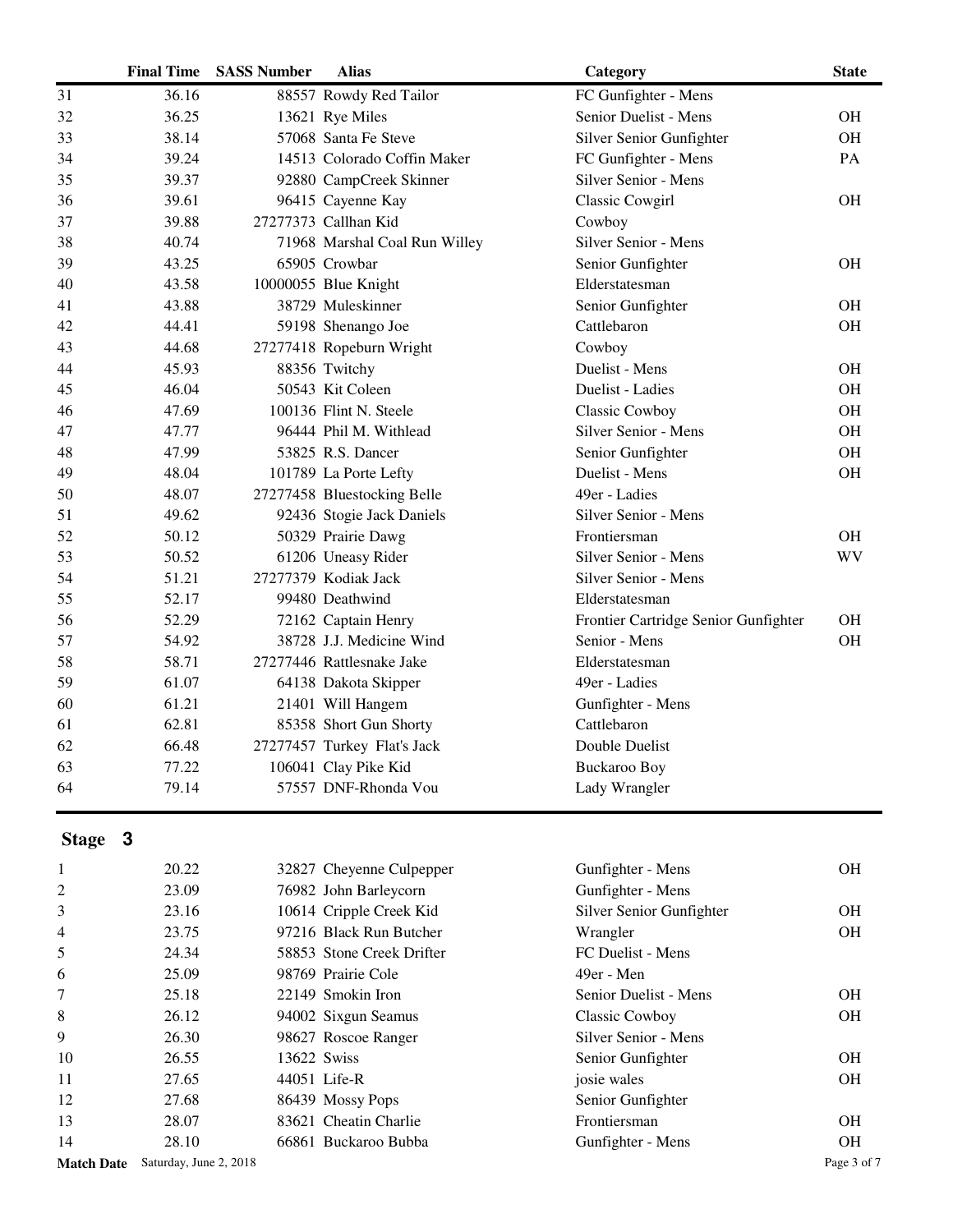|    | <b>Final Time</b> | <b>SASS Number</b> | <b>Alias</b>                   | Category                             | <b>State</b> |
|----|-------------------|--------------------|--------------------------------|--------------------------------------|--------------|
| 15 | 28.58             |                    | 24707 Split Rail               | Pale Rider                           | <b>OH</b>    |
| 16 | 29.03             |                    | 8321 I.M. Crossdraw            | Senior - Mens                        | OH           |
| 17 | 29.22             |                    | 88409 Hooligan Howes           | Gunfighter - Mens                    | PA           |
| 18 | 29.36             |                    | 11219 Shotgun Chavezz          | Cattlebaron                          | OH           |
| 19 | 29.38             |                    | 27277418 Ropeburn Wright       | Cowboy                               |              |
| 20 | 29.58             |                    | 19448 Kid Glove                | Senior - Mens                        |              |
| 21 | 29.88             |                    | 101037 Raging Thunder          | Duelist - Mens                       | <b>OH</b>    |
| 22 | 31.79             |                    | 13621 Rye Miles                | Senior Duelist - Mens                | <b>OH</b>    |
| 23 | 32.12             |                    | 96444 Phil M. Withlead         | Silver Senior - Mens                 | <b>OH</b>    |
| 24 | 32.13             |                    | 63128 Swiftwater Jack          | Elderstatesman                       | <b>OH</b>    |
| 25 | 32.50             |                    | 88356 Twitchy                  | Duelist - Mens                       | <b>OH</b>    |
| 26 | 33.40             |                    | 105729 Buster Beaver           | Cowboy                               |              |
| 27 | 33.45             |                    | 44096 Last Gun                 | <b>Gran Patron</b>                   | <b>OH</b>    |
| 28 | 34.64             |                    | 47009 Honey B. Quick           | <b>Silver Senior Ladies</b>          | OH           |
| 29 | 35.25             |                    | 99480 Deathwind                | Elderstatesman                       |              |
| 30 | 35.78             |                    | 27277373 Callhan Kid           | Cowboy                               |              |
| 31 | 36.11             |                    | 92880 CampCreek Skinner        | Silver Senior - Mens                 |              |
| 32 | 36.12             |                    | 101789 La Porte Lefty          | Duelist - Mens                       | <b>OH</b>    |
| 33 | 36.45             |                    | 95385 Thunder Creek Kid        | Pale Rider                           | <b>OH</b>    |
| 34 | 36.58             |                    | 66847 Moosetracks              | Duelist - Mens                       | <b>OH</b>    |
| 35 | 37.42             |                    | 53825 R.S. Dancer              | Senior Gunfighter                    | <b>OH</b>    |
| 36 | 37.55             |                    | 94037 Bobtown Cooter           | Senior - Mens                        | OH           |
| 37 | 39.03             |                    | 14513 Colorado Coffin Maker    | FC Gunfighter - Mens                 | PA           |
| 38 | 39.31             |                    | 72162 Captain Henry            | Frontier Cartridge Senior Gunfighter | <b>OH</b>    |
| 39 | 39.34             |                    | 57068 Santa Fe Steve           | Silver Senior Gunfighter             | <b>OH</b>    |
| 40 | 40.36             |                    | 71968 Marshal Coal Run Willey  | Silver Senior - Mens                 |              |
| 41 | 41.03             |                    | 22900 Old Iron Hip             | Elderstatesman                       | <b>OH</b>    |
| 42 | 41.19             |                    | 101038 Baby Doll Blue          | Gunfighter - Ladies                  | <b>OH</b>    |
| 43 | 41.94             |                    | 92436 Stogie Jack Daniels      | Silver Senior - Mens                 |              |
| 44 | 42.01             |                    | 59198 Shenango Joe             | Cattlebaron                          | <b>OH</b>    |
| 45 | 43.42             |                    | 27277379 Kodiak Jack           | Silver Senior - Mens                 |              |
| 46 | 45.93             |                    | 96415 Cayenne Kay              | <b>Classic Cowgirl</b>               | <b>OH</b>    |
| 47 | 46.93             |                    | 100136 Flint N. Steele         | Classic Cowboy                       | OH           |
| 48 | 49.15             |                    | 38728 J.J. Medicine Wind       | Senior - Mens                        | <b>OH</b>    |
| 49 | 50.37             |                    | 88557 Rowdy Red Tailor         | FC Gunfighter - Mens                 |              |
| 50 | 52.60             |                    | 65905 Crowbar                  | Senior Gunfighter                    | <b>OH</b>    |
| 51 | 52.95             |                    | 38729 Muleskinner              | Senior Gunfighter                    | <b>OH</b>    |
| 52 | 53.22             |                    | 50543 Kit Coleen               | Duelist - Ladies                     | <b>OH</b>    |
| 53 | 56.00             |                    | 21401 Will Hangem              | Gunfighter - Mens                    |              |
| 54 | 56.46             |                    | 64138 Dakota Skipper           | 49er - Ladies                        |              |
| 55 | 58.05             |                    | 27277446 Rattlesnake Jake      | Elderstatesman                       |              |
| 56 | 58.59             |                    | 27277458 Bluestocking Belle    | 49er - Ladies                        |              |
| 57 | 58.97             |                    | 85358 Short Gun Shorty         | Cattlebaron                          |              |
| 58 | 67.26             |                    | 61206 Uneasy Rider             | Silver Senior - Mens                 | WV           |
| 59 | 68.62             |                    | 10000055 Blue Knight           | Elderstatesman                       |              |
| 60 | 68.94             |                    | 50329 Prairie Dawg             | Frontiersman                         | <b>OH</b>    |
| 61 | 79.48             |                    | 27277457 Turkey Flat's Jack    | Double Duelist                       |              |
| 62 | 94.50             |                    | 57557 DNF-Rhonda Vou           | Lady Wrangler                        |              |
| 63 | 96.06             |                    | 106041 Clay Pike Kid           | Buckaroo Boy                         |              |
| 64 | 999.00            |                    | 102666 DNF-Laramie Leadslinger | Silver Senior Gunfighter             | <b>OH</b>    |
|    |                   |                    |                                |                                      |              |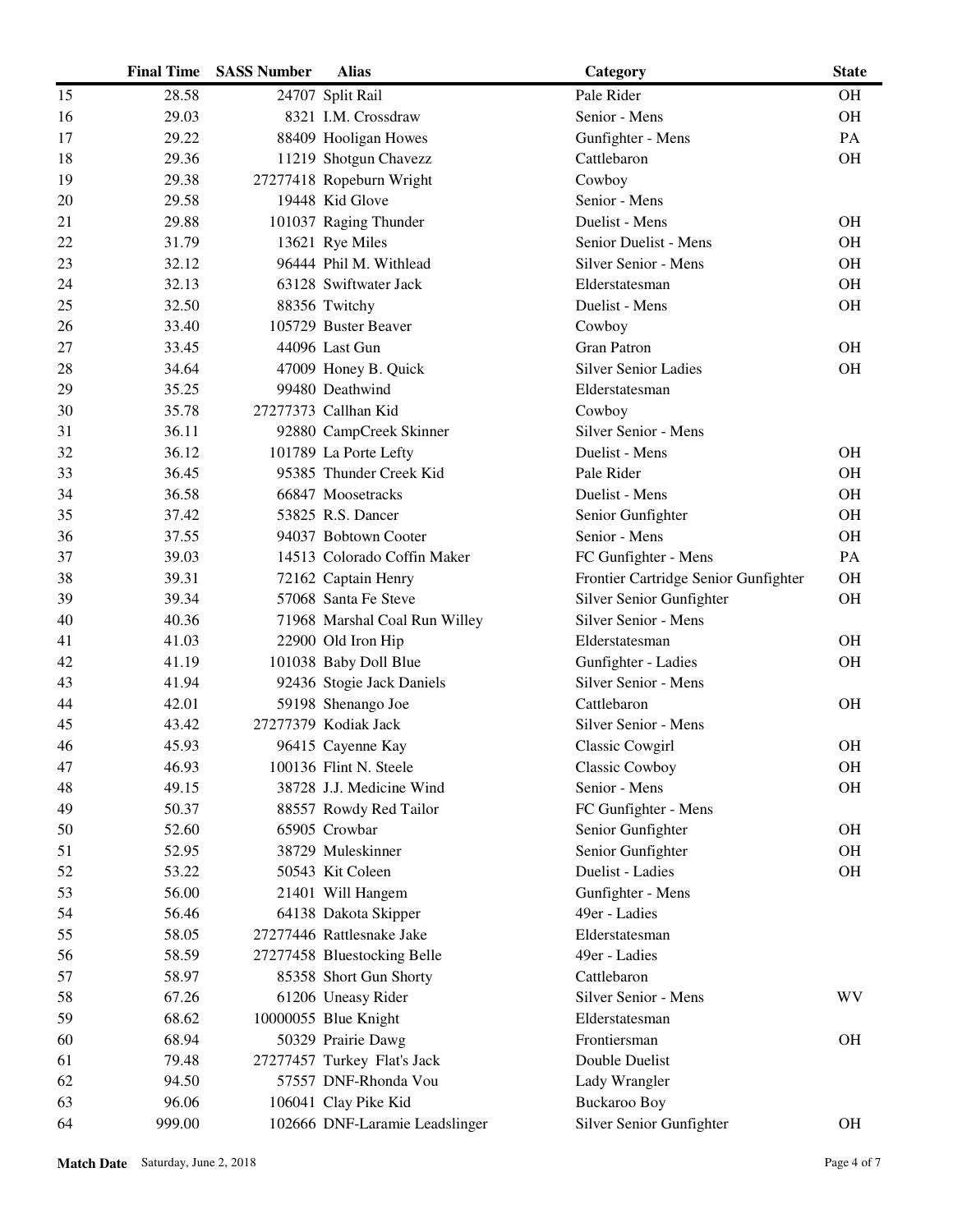| <b>Stage</b> | Δ |
|--------------|---|
|              |   |

| $\mathbf{1}$      | 22.96                  |             | 97216 Black Run Butcher        | Wrangler                             | <b>OH</b>   |
|-------------------|------------------------|-------------|--------------------------------|--------------------------------------|-------------|
| 2                 | 24.58                  |             | 58853 Stone Creek Drifter      | FC Duelist - Mens                    |             |
| 3                 | 25.20                  |             | 66861 Buckaroo Bubba           | Gunfighter - Mens                    | <b>OH</b>   |
| 4                 | 26.42                  |             | 10614 Cripple Creek Kid        | Silver Senior Gunfighter             | <b>OH</b>   |
| 5                 | 26.45                  |             | 76982 John Barleycorn          | Gunfighter - Mens                    |             |
| 6                 | 26.96                  |             | 19448 Kid Glove                | Senior - Mens                        |             |
| 7                 | 27.19                  |             | 44051 Life-R                   | josie wales                          | <b>OH</b>   |
| 7                 | 27.19                  |             | 11219 Shotgun Chavezz          | Cattlebaron                          | <b>OH</b>   |
| 9                 | 27.52                  |             | 8321 I.M. Crossdraw            | Senior - Mens                        | <b>OH</b>   |
| 10                | 28.46                  |             | 96444 Phil M. Withlead         | Silver Senior - Mens                 | <b>OH</b>   |
| 11                | 28.98                  |             | 88409 Hooligan Howes           | Gunfighter - Mens                    | PA          |
| 12                | 29.25                  |             | 83621 Cheatin Charlie          | Frontiersman                         | <b>OH</b>   |
| 13                | 29.47                  |             | 63128 Swiftwater Jack          | Elderstatesman                       | <b>OH</b>   |
| 14                | 29.65                  |             | 94002 Sixgun Seamus            | <b>Classic Cowboy</b>                | <b>OH</b>   |
| 15                | 29.76                  |             | 27277373 Callhan Kid           | Cowboy                               |             |
| 16                | 29.97                  |             | 101037 Raging Thunder          | Duelist - Mens                       | <b>OH</b>   |
| 17                | 30.47                  |             | 32827 Cheyenne Culpepper       | Gunfighter - Mens                    | <b>OH</b>   |
| 18                | 30.94                  |             | 86439 Mossy Pops               | Senior Gunfighter                    |             |
| 19                | 31.39                  |             | 98769 Prairie Cole             | 49er - Men                           |             |
| 20                | 32.00                  |             | 98627 Roscoe Ranger            | Silver Senior - Mens                 |             |
| 21                | 32.11                  |             | 88557 Rowdy Red Tailor         | FC Gunfighter - Mens                 |             |
| 22                | 32.28                  |             | 95385 Thunder Creek Kid        | Pale Rider                           | <b>OH</b>   |
| 23                | 32.33                  |             | 44096 Last Gun                 | <b>Gran Patron</b>                   | <b>OH</b>   |
| 24                | 32.76                  |             | 13621 Rye Miles                | Senior Duelist - Mens                | <b>OH</b>   |
| 25                | 33.52                  |             | 92880 CampCreek Skinner        | Silver Senior - Mens                 |             |
| 26                | 33.79                  |             | 27277418 Ropeburn Wright       | Cowboy                               |             |
| 27                | 35.96                  |             | 66847 Moosetracks              | Duelist - Mens                       | <b>OH</b>   |
| 28                | 36.42                  |             | 59198 Shenango Joe             | Cattlebaron                          | <b>OH</b>   |
| 29                | 36.51                  |             | 22149 Smokin Iron              | Senior Duelist - Mens                | <b>OH</b>   |
| 30                | 36.95                  |             | 14513 Colorado Coffin Maker    | FC Gunfighter - Mens                 | PA          |
| 31                | 37.07                  |             | 88356 Twitchy                  | Duelist - Mens                       | <b>OH</b>   |
| 32                | 37.19                  | 13622 Swiss |                                | Senior Gunfighter                    | <b>OH</b>   |
| 33                | 37.29                  |             | 101038 Baby Doll Blue          | Gunfighter - Ladies                  | <b>OH</b>   |
| 34                | 37.36                  |             | 24707 Split Rail               | Pale Rider                           | <b>OH</b>   |
| 35                | 37.83                  |             | 38729 Muleskinner              | Senior Gunfighter                    | <b>OH</b>   |
| 36                | 38.08                  |             | 57068 Santa Fe Steve           | Silver Senior Gunfighter             | OH          |
| 37                | 38.71                  |             | 101789 La Porte Lefty          | Duelist - Mens                       | <b>OH</b>   |
| 38                | 38.76                  |             | 92436 Stogie Jack Daniels      | Silver Senior - Mens                 |             |
| 39                | 39.61                  |             | 102666 DNF-Laramie Leadslinger | Silver Senior Gunfighter             | <b>OH</b>   |
| 40                | 41.40                  |             | 47009 Honey B. Quick           | <b>Silver Senior Ladies</b>          | OH          |
| 41                | 43.63                  |             | 94037 Bobtown Cooter           | Senior - Mens                        | <b>OH</b>   |
| 42                | 43.83                  |             | 72162 Captain Henry            | Frontier Cartridge Senior Gunfighter | OH          |
| 43                | 46.68                  |             | 22900 Old Iron Hip             | Elderstatesman                       | <b>OH</b>   |
| 44                | 47.09                  |             | 61206 Uneasy Rider             | Silver Senior - Mens                 | WV          |
| 45                | 48.15                  |             | 105729 Buster Beaver           | Cowboy                               |             |
| 46                | 48.63                  |             | 21401 Will Hangem              | Gunfighter - Mens                    |             |
| 47                | 49.01                  |             | 27277458 Bluestocking Belle    | 49er - Ladies                        |             |
| 48                | 49.06                  |             | 100136 Flint N. Steele         | Classic Cowboy                       | <b>OH</b>   |
| <b>Match Date</b> | Saturday, June 2, 2018 |             |                                |                                      | Page 5 of 7 |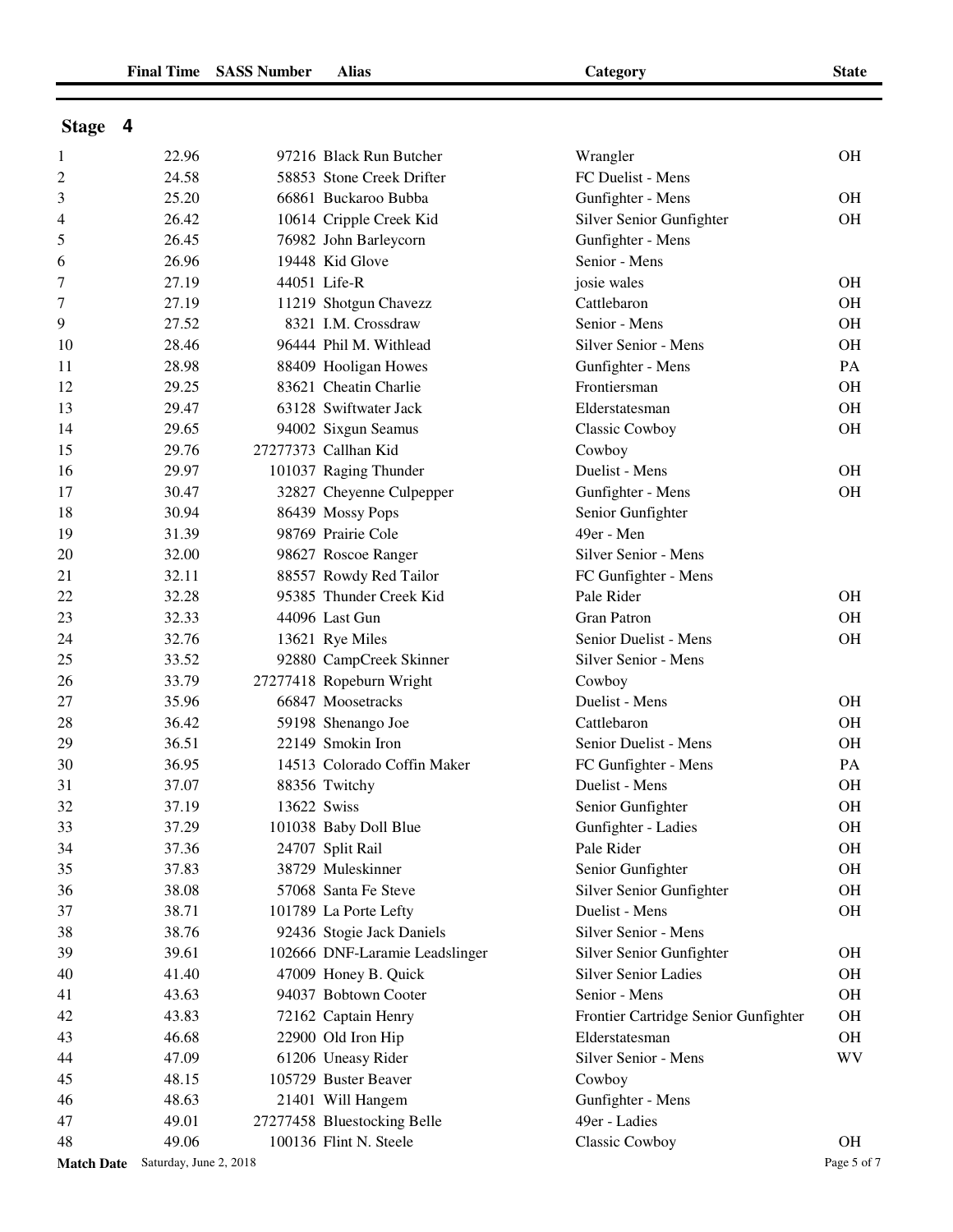|    | <b>Final Time</b> | <b>SASS Number</b> | <b>Alias</b>                  | Category             | <b>State</b> |
|----|-------------------|--------------------|-------------------------------|----------------------|--------------|
| 49 | 49.73             |                    | 65905 Crowbar                 | Senior Gunfighter    | OH.          |
| 50 | 50.29             |                    | 71968 Marshal Coal Run Willey | Silver Senior - Mens |              |
| 51 | 51.44             |                    | 99480 Deathwind               | Elderstatesman       |              |
| 51 | 51.44             |                    | 53825 R.S. Dancer             | Senior Gunfighter    | <b>OH</b>    |
| 53 | 52.01             |                    | 50543 Kit Coleen              | Duelist - Ladies     | OН           |
| 54 | 53.00             |                    | 64138 Dakota Skipper          | 49er - Ladies        |              |
| 55 | 55.04             |                    | 50329 Prairie Dawg            | Frontiersman         | <b>OH</b>    |
| 56 | 56.11             |                    | 10000055 Blue Knight          | Elderstatesman       |              |
| 57 | 57.75             |                    | 27277379 Kodiak Jack          | Silver Senior - Mens |              |
| 58 | 60.32             |                    | 96415 Cayenne Kay             | Classic Cowgirl      | <b>OH</b>    |
| 59 | 64.57             |                    | 85358 Short Gun Shorty        | Cattlebaron          |              |
| 60 | 68.26             |                    | 106041 Clay Pike Kid          | Buckaroo Boy         |              |
| 61 | 68.79             |                    | 38728 J.J. Medicine Wind      | Senior - Mens        | <b>OH</b>    |
| 62 | 74.34             |                    | 27277446 Rattlesnake Jake     | Elderstatesman       |              |
| 63 | 75.51             |                    | 27277457 Turkey Flat's Jack   | Double Duelist       |              |
| 64 | 999.00            |                    | 57557 DNF-Rhonda Vou          | Lady Wrangler        |              |

**Stage 5**

| $\mathbf{1}$   | 18.10                                    |             | 98627 Roscoe Ranger       | Silver Senior - Mens        |             |
|----------------|------------------------------------------|-------------|---------------------------|-----------------------------|-------------|
| $\overline{c}$ | 18.64                                    |             | 32827 Cheyenne Culpepper  | Gunfighter - Mens           | <b>OH</b>   |
| 3              | 19.90                                    |             | 10614 Cripple Creek Kid   | Silver Senior Gunfighter    | <b>OH</b>   |
| 4              | 20.81                                    | 13622 Swiss |                           | Senior Gunfighter           | <b>OH</b>   |
| 5              | 21.98                                    |             | 47009 Honey B. Quick      | <b>Silver Senior Ladies</b> | <b>OH</b>   |
| 6              | 22.41                                    |             | 66861 Buckaroo Bubba      | Gunfighter - Mens           | <b>OH</b>   |
| 7              | 23.41                                    |             | 58853 Stone Creek Drifter | FC Duelist - Mens           |             |
| 8              | 24.57                                    |             | 88557 Rowdy Red Tailor    | FC Gunfighter - Mens        |             |
| 9              | 25.03                                    |             | 11219 Shotgun Chavezz     | Cattlebaron                 | <b>OH</b>   |
| 10             | 25.26                                    |             | 19448 Kid Glove           | Senior - Mens               |             |
| 11             | 25.40                                    |             | 98769 Prairie Cole        | 49er - Men                  |             |
| 12             | 25.74                                    |             | 101037 Raging Thunder     | Duelist - Mens              | <b>OH</b>   |
| 13             | 25.96                                    |             | 96444 Phil M. Withlead    | Silver Senior - Mens        | <b>OH</b>   |
| 14             | 26.00                                    |             | 88409 Hooligan Howes      | Gunfighter - Mens           | PA          |
| 15             | 26.16                                    |             | 97216 Black Run Butcher   | Wrangler                    | <b>OH</b>   |
| 16             | 26.78                                    |             | 44051 Life-R              | josie wales                 | <b>OH</b>   |
| 17             | 27.57                                    |             | 76982 John Barleycorn     | Gunfighter - Mens           |             |
| 18             | 27.98                                    |             | 24707 Split Rail          | Pale Rider                  | <b>OH</b>   |
| 19             | 28.30                                    |             | 8321 I.M. Crossdraw       | Senior - Mens               | <b>OH</b>   |
| 20             | 28.55                                    |             | 88356 Twitchy             | Duelist - Mens              | <b>OH</b>   |
| 21             | 28.84                                    |             | 63128 Swiftwater Jack     | Elderstatesman              | <b>OH</b>   |
| 22             | 29.42                                    |             | 86439 Mossy Pops          | Senior Gunfighter           |             |
| 23             | 29.92                                    |             | 27277418 Ropeburn Wright  | Cowboy                      |             |
| 24             | 30.43                                    |             | 94002 Sixgun Seamus       | Classic Cowboy              | <b>OH</b>   |
| 25             | 30.76                                    |             | 92436 Stogie Jack Daniels | Silver Senior - Mens        |             |
| 26             | 30.78                                    |             | 21401 Will Hangem         | Gunfighter - Mens           |             |
| 27             | 31.50                                    |             | 27277379 Kodiak Jack      | Silver Senior - Mens        |             |
| 28             | 31.58                                    |             | 83621 Cheatin Charlie     | Frontiersman                | <b>OH</b>   |
| 29             | 31.65                                    |             | 94037 Bobtown Cooter      | Senior - Mens               | <b>OH</b>   |
| 30             | 32.38                                    |             | 95385 Thunder Creek Kid   | Pale Rider                  | <b>OH</b>   |
| 31             | 32.62                                    |             | 44096 Last Gun            | <b>Gran Patron</b>          | OH          |
| 32             | 32.97                                    |             | 92880 CampCreek Skinner   | Silver Senior - Mens        |             |
|                | <b>Match Date</b> Saturday, June 2, 2018 |             |                           |                             | Page 6 of 7 |